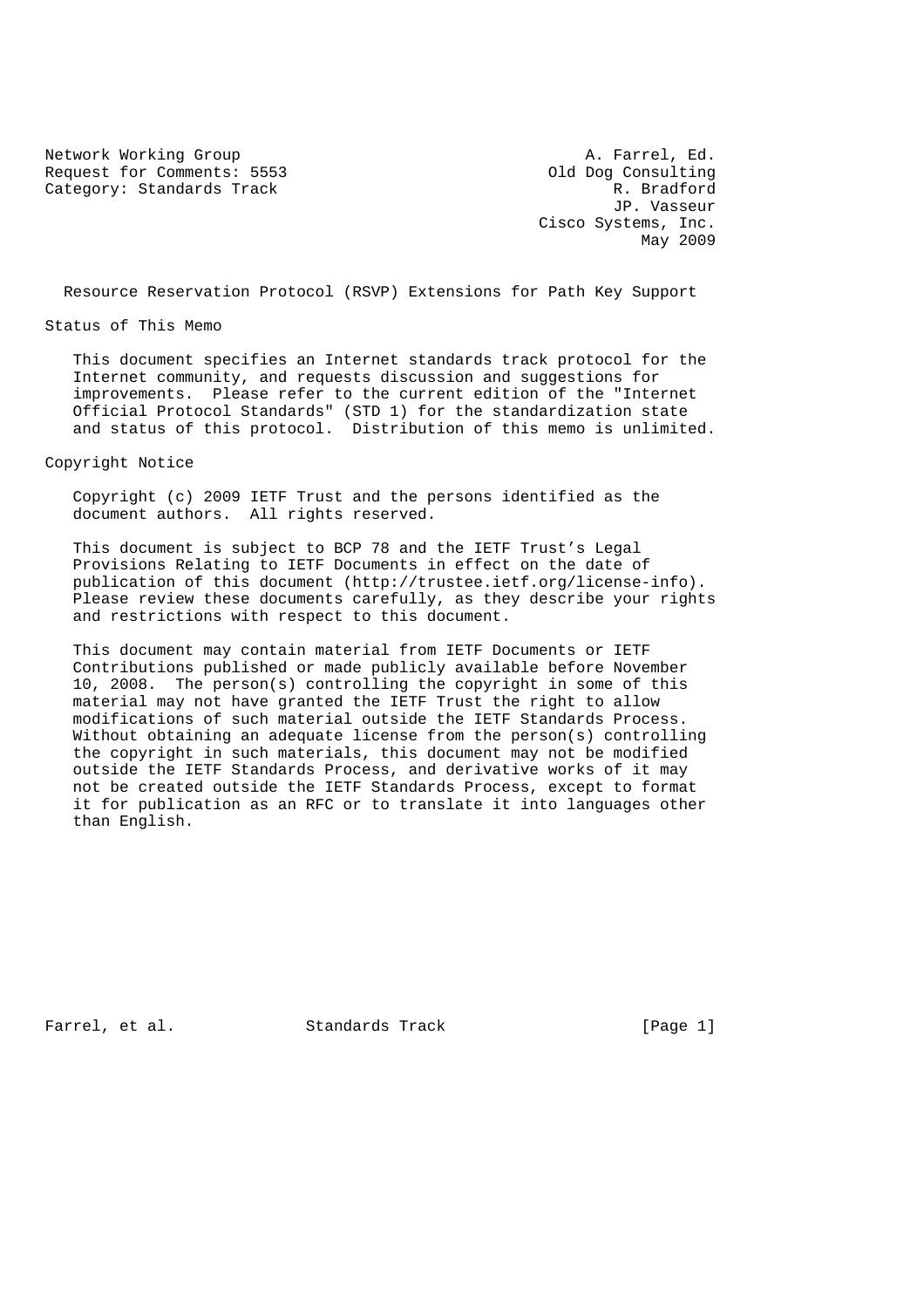#### Abstract

 The paths taken by Multiprotocol Label Switching (MPLS) and Generalized MPLS (GMPLS) Traffic Engineering (TE) Label Switched Paths (LSPs) may be computed by Path Computation Elements (PCEs). Where the TE LSP crosses multiple domains, such as Autonomous Systems (ASes), the path may be computed by multiple PCEs that cooperate, with each responsible for computing a segment of the path.

 To preserve confidentiality of topology within each AS, the PCEs support a mechanism to hide the contents of a segment of a path (such as the segment of the path that traverses an AS), called the Confidential Path Segment (CPS), by encoding the contents as a Path Key Subobject (PKS) and embedding this subobject within the result of its path computation.

 This document describes how to carry Path Key Subobjects in the Resource Reservation Protocol (RSVP) Explicit Route Objects (EROs) and Record Route Objects (RROs) so as to facilitate confidentiality in the signaling of inter-domain TE LSPs.

# 1. Introduction

 Multiprotocol Label Switching (MPLS) and Generalized MPLS (GMPLS) Traffic Engineering (TE) Label Switched Paths (LSPs) are signaled using the TE extensions to the Resource Reservation Protocol (RSVP- TE) [RFC3209], [RFC3473]. The routes followed by MPLS and GMPLS TE LSPs may be computed by Path Computation Elements (PCEs) [RFC4655].

 Where the TE LSP crosses multiple domains [RFC4726], such as Autonomous Systems (ASes), the path may be computed by multiple PCEs that cooperate, with each responsible for computing a segment of the path. To preserve confidentiality of topology with each AS, the PCE Communications Protocol (PCEP) [RFC5440] supports a mechanism to hide the contents of a segment of a path, called the Confidential Path Segment (CPS), by encoding the contents as a Path Key Subobject (PKS) [RFC5520].

 This document defines RSVP-TE protocol extensions necessary to support the use of Path Key Subobjects in MPLS and GMPLS signaling by including them in Explicit Route Objects (EROs) and Record Route Object (RROs) so as to facilitate confidentiality in the signaling of inter-domain TE LSPs.

Farrel, et al. Standards Track [Page 2]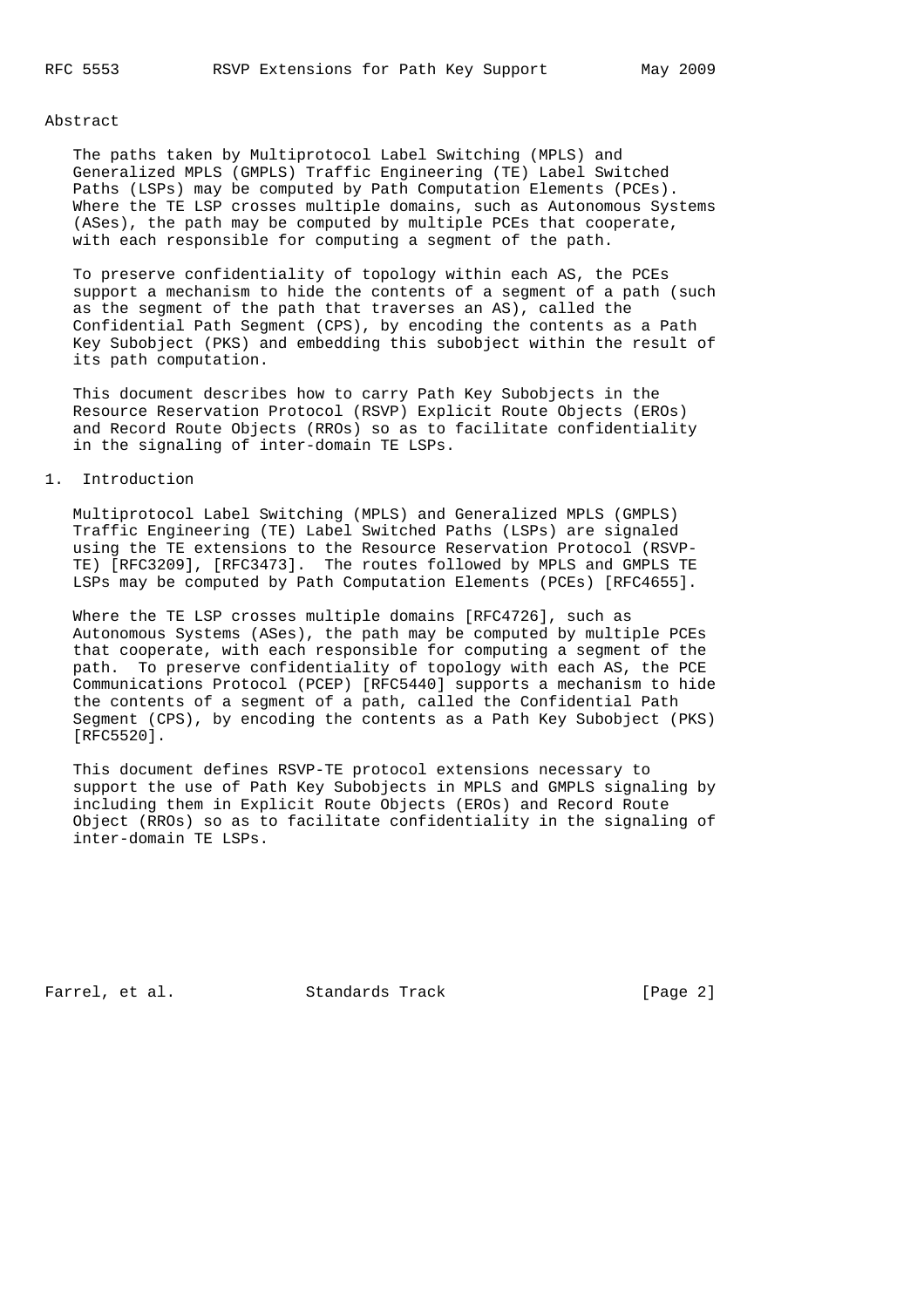#### 1.1. Conventions Used in This Document

 The key words "MUST", "MUST NOT", "REQUIRED", "SHALL", "SHALL NOT", "SHOULD", "SHOULD NOT", "RECOMMENDED", "MAY", and "OPTIONAL" in this document are to be interpreted as described in RFC 2119 [RFC2119].

# 1.2. Usage Scenario

 Figure 1 shows a simple network constructed of two ASes. An LSP is desired from the ingress in AS-1 to the egress in AS-2. As described in [RFC4655], the ingress Label Switching Router (LSR) acts as a Path Computation Client (PCC) and sends a request to its PCE (PCE-1). PCE-1 can compute the path within AS-1 but has no visibility into AS-2. So PCE-1 cooperates with PCE-2 to complete the path computation.

 However, PCE-2 does not want to share the information about the path across AS-2 with nodes outside the AS. So, as described in [RFC5520], PCE-2 reports the AS-2 path segment using a PKS rather than the explicit details of the path.

 PCE-1 can now return the path to be signaled to the ingress LSR in a path computation response with the AS-2 segment still hidden as a PKS.

 In order to set up the LSP, the ingress LSR signals using RSVP-TE and encodes the path reported by PCE-1 in the Explicit Route Object (ERO). This process is as normal for RSVP-TE but requires that the PKS is also included in the ERO, using the mechanisms defined in this document.

 When the signaling message (the RSVP-TE Path message) reaches ASBR-2 (Autonomous System Border Router), it consults PCE-2 to 'decode' the PKS and return the expanded explicit path segment to ASBR-2. (The information that PCE-2 uses to decode the PKS is encoded within the PKS itself.) The PKS is replaced in the ERO with the expanded information about the path.

Farrel, et al. Standards Track [Page 3]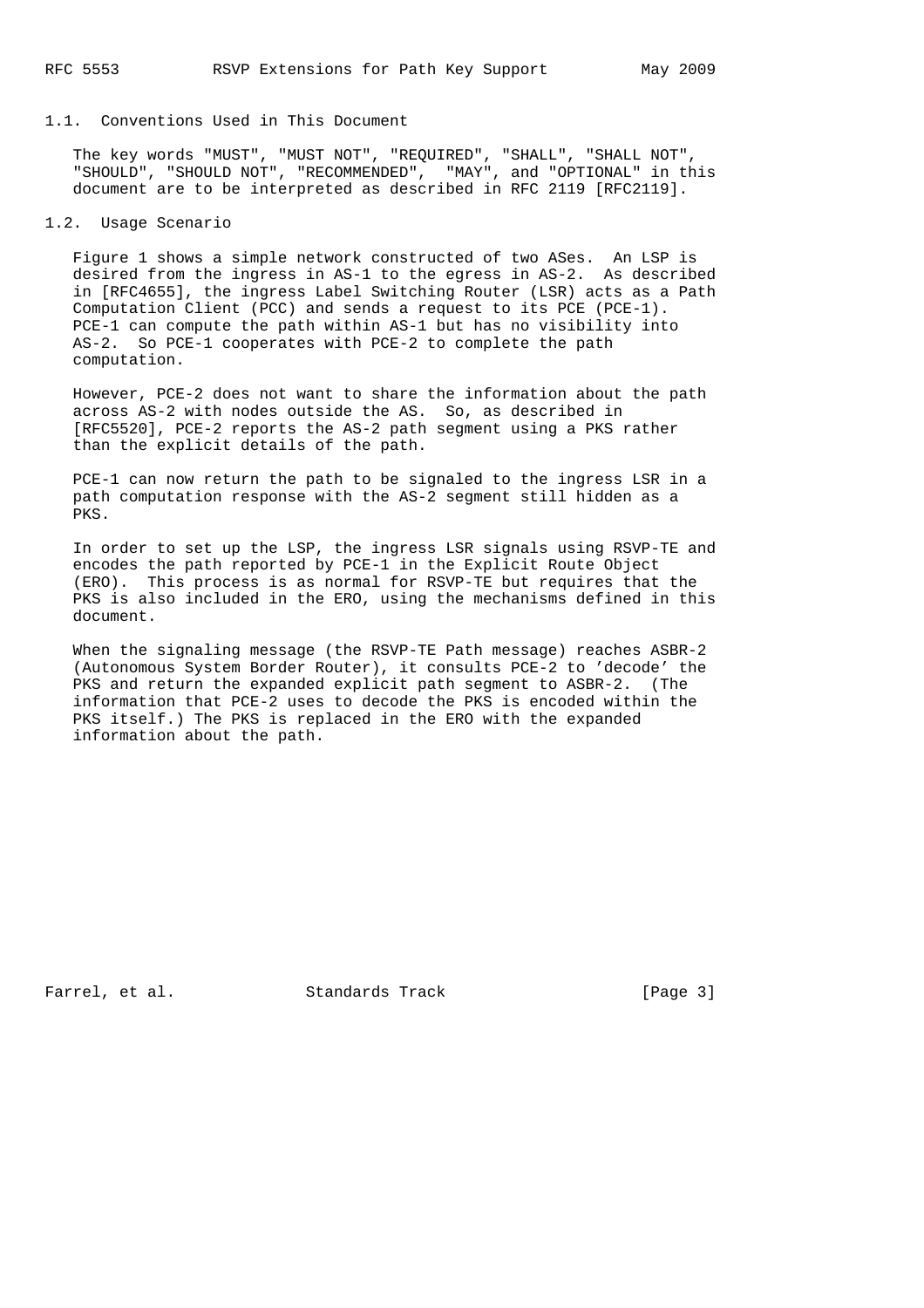

 Figure 1: A Simple Network to Demonstrate the Use of the PKS Note that PCE-2 may in some case be co-located with ASBR-2.

- 2. Terminology
	- CPS: Confidential Path Segment. A segment of a path that contains nodes and links that the AS policy requires to not be disclosed outside the AS.
	- PCE: Path Computation Element. An entity (component, application, or network node) that is capable of computing a network path or route based on a network graph and applying computational constraints.
	- PKS: Path Key Subobject. A subobject of an Explicit Route Object that encodes a CPS so as to preserve confidentiality.
- 3. RSVP-TE Path Key Subobject

 The Path Key Subobject (PKS) may be carried in the Explicit Route Object (ERO) of an RSVP-TE Path message [RFC3209]. The PKS is a fixed-length subobject containing a Path Key and a PCE-ID. The Path Key is an identifier or token used to represent the CPS within the context of the PCE identified by the PCE-ID. The PCE-ID identifies the PCE that can decode the Path Key using a reachable IPv4 or IPv6 address of the PCE. In most cases, the decoding PCE is also the PCE that computed the Path Key and the associated path. Because of the IPv4 and IPv6 variants, two subobjects are defined as follows.

Farrel, et al. Standards Track [Page 4]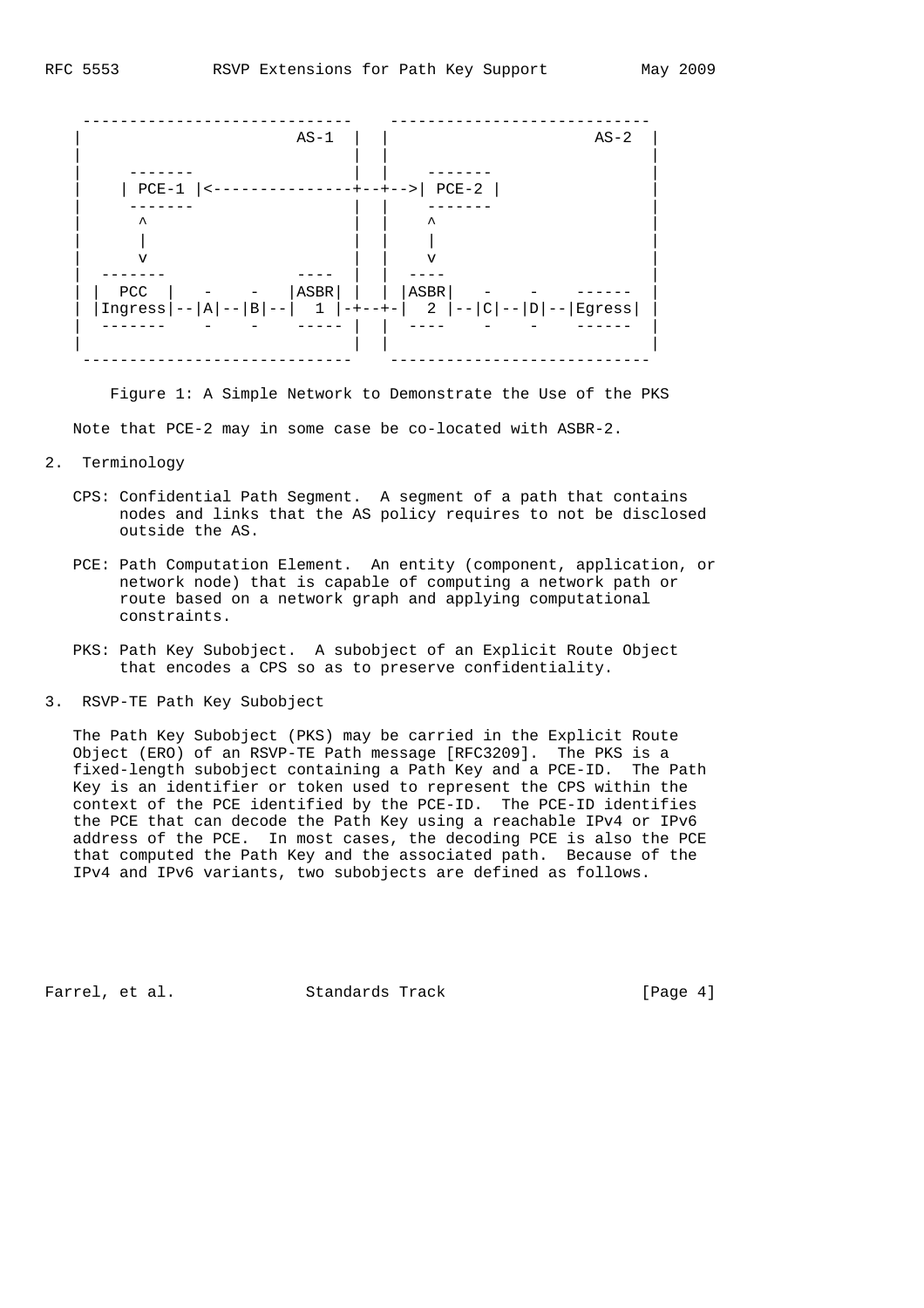$0$  1 2 3 0 1 2 3 4 5 6 7 8 9 0 1 2 3 4 5 6 7 8 9 0 1 2 3 4 5 6 7 8 9 0 1 +-+-+-+-+-+-+-+-+-+-+-+-+-+-+-+-+-+-+-+-+-+-+-+-+-+-+-+-+-+-+-+-+ |L| Type | Length | Path Key +-+-+-+-+-+-+-+-+-+-+-+-+-+-+-+-+-+-+-+-+-+-+-+-+-+-+-+-+-+-+-+-+ | PCE-ID (4 bytes) | +-+-+-+-+-+-+-+-+-+-+-+-+-+-+-+-+-+-+-+-+-+-+-+-+-+-+-+-+-+-+-+-+

> Figure 2: RSVP-TE Path Key Subobject using an IPv4 address for the PCE-ID

 $T_{\rm A}$ 

 The L bit SHOULD NOT be set, so that the subobject represents a strict hop in the explicit route.

#### Type

 Subobject Type for a Path Key with a 32-bit PCE-ID as assigned by IANA.

# Length

 The Length contains the total length of the subobject in bytes, including the Type and Length fields. The Length is always 8.

## PCE-ID

 A 32-bit identifier of the PCE that can decode this key. The identifier MUST be unique within the scope of the domain that the CPS crosses and MUST be understood by the LSR that will act as PCC for the expansion of the PKS. The interpretation of the PCE-ID is subject to domain-local policy. It MAY be an IPv4 address of the PCE that is always reachable and MAY be an address that is restricted to the domain in which the LSR that is called upon to expand the CPS lies. Other values that have no meaning outside the domain (for example, the Router ID of the PCE) MAY be used to increase security or confidentiality.

Farrel, et al. Standards Track [Page 5]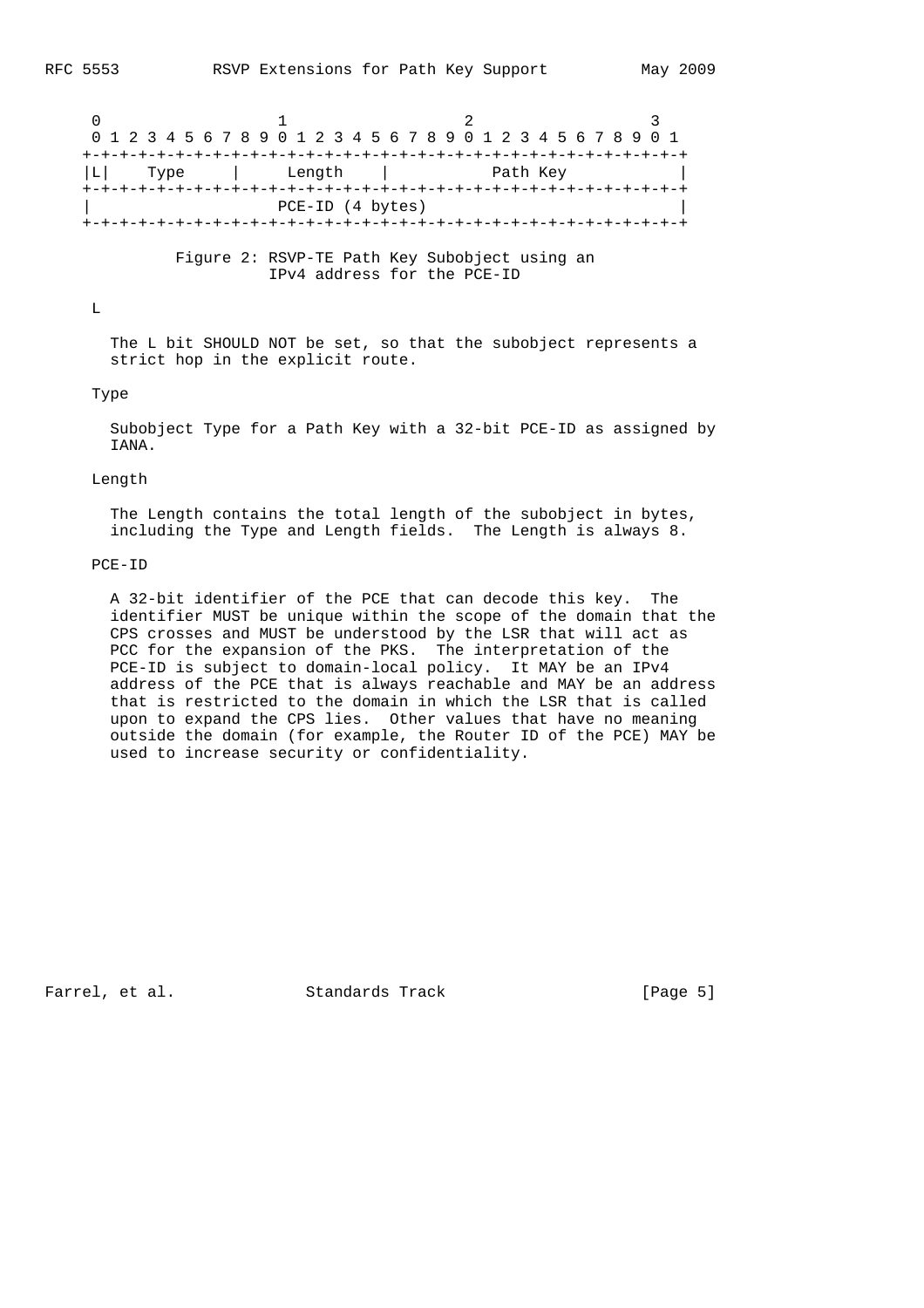$0$  1 2 3 0 1 2 3 4 5 6 7 8 9 0 1 2 3 4 5 6 7 8 9 0 1 2 3 4 5 6 7 8 9 0 1 +-+-+-+-+-+-+-+-+-+-+-+-+-+-+-+-+-+-+-+-+-+-+-+-+-+-+-+-+-+-+-+-+ |L| Type | Length | Path Key +-+-+-+-+-+-+-+-+-+-+-+-+-+-+-+-+-+-+-+-+-+-+-+-+-+-+-+-+-+-+-+-+ PCE-ID (16 bytes) | | | | | | +-+-+-+-+-+-+-+-+-+-+-+-+-+-+-+-+-+-+-+-+-+-+-+-+-+-+-+-+-+-+-+-+ Figure 3: RSVP-TE Path Key Subobject using an

IPv6 address for the PCE-ID

 $\mathbf{L}$ 

As above.

Type

 Subobject Type for a Path Key with a 128-bit PCE-ID as assigned by IANA.

Length

 The Length contains the total length of the subobject in bytes, including the Type and Length fields. The Length is always 20.

#### PCE-ID

 A 128-bit identifier of the PCE that can decode this key. The identifier MUST be unique within the scope of the domain that the CPS crosses and MUST be understood by the LSR that will act as PCC for the expansion of the PKS. The interpretation of the PCE-ID is subject to domain-local policy. It MAY be an IPv6 address of the PCE that is always reachable, and MAY be an address that is restricted to the domain in which the LSR that is called upon to expand the CPS lies. Other values that have no meaning outside the domain (for example, the IPv6 TE Router ID) MAY be used to increase security (see Section 4).

 Note: The twins of these subobjects are carried in PCEP messages as defined in [RFC5520].

Farrel, et al. Standards Track [Page 6]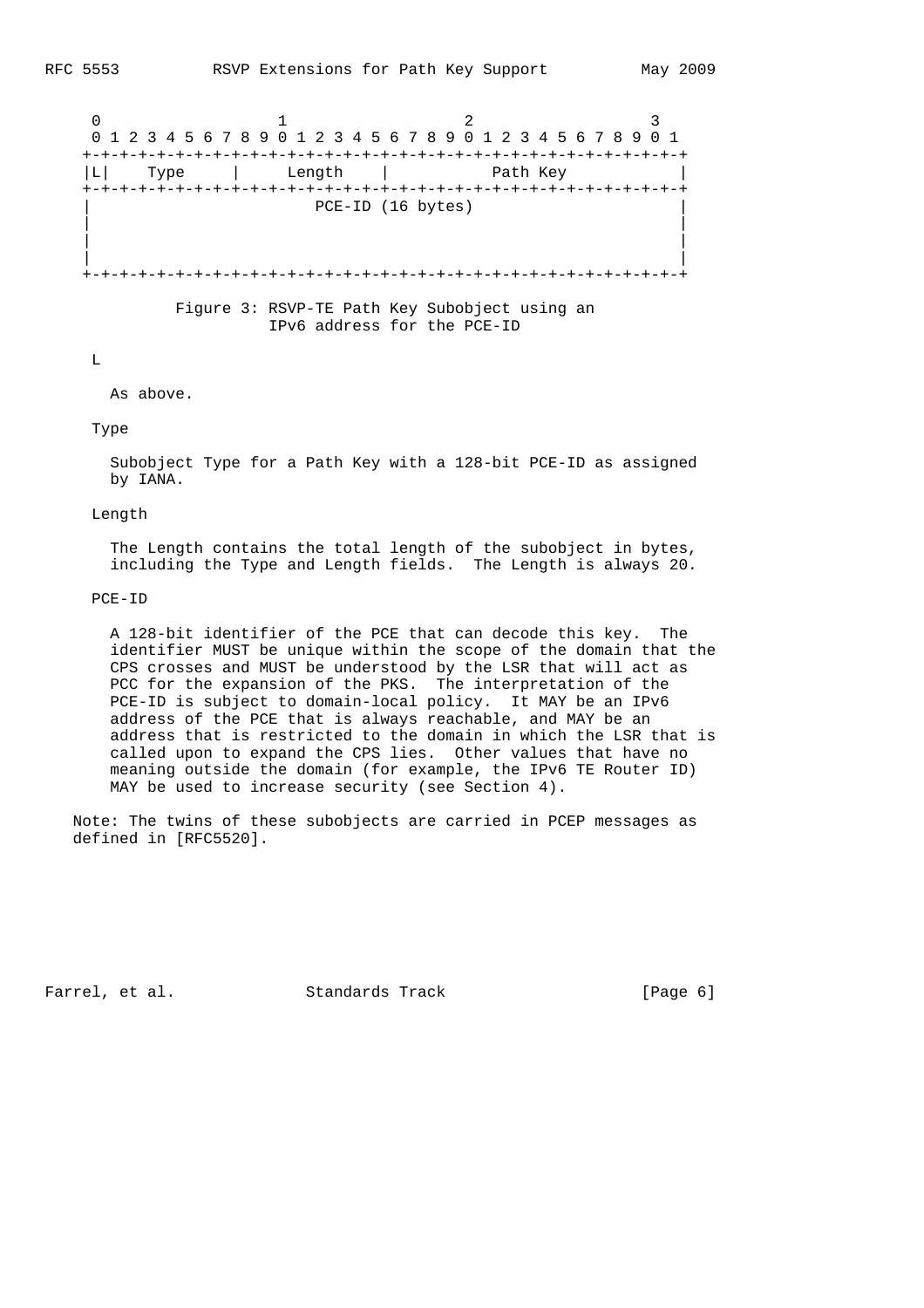3.1. Explicit Route Object Processing Rules

 The basic processing rules of an ERO are not altered. Refer to [RFC3209] for details. In particular, an LSR is not required to "look ahead" in the ERO beyond the first subobject that is non-local.

 [RFC5520] requires that any path fragment generated by a PCE that contains a PKS be such that the PKS is immediately preceded by a subobject that identifies the head end of the PKS (for example, an incoming interface or a node ID). This rule is extended to the PKS in the ERO so that the following rules are defined.

- If an LSR receives a Path message where the first subobject of the ERO is a PKS, it MUST respond with a PathErr message carrying the error code/value combination "Routing Problem" / "Bad initial subobject".
- If an LSR strips all local subobjects from an ERO carried in a Path message (according to the procedures in [RFC3209]) and finds that the next subobject is a PKS, it MUST attempt to resolve the PKS to a CPS.

 Resolution of the PKS MAY take any of the following forms or use some other technique subject to local policy and network implementation.

- o The LSR can use the PCE-ID contained in the PKS to contact the identified PCE using PCEP [RFC5440] and request that the PKS be expanded.
- o The LSR can contact any PCE using PCEP [RFC5440] to request that the PKS be expanded, relying on cooperation between the PCEs.
- o The LSR can use the information in the PKS to index a CPS previously supplied to it by the PCE that originated the PKS.

 If a CPS is derived, the path fragment SHOULD be inserted into the ERO of the Path message as a direct replacement for the PKS. Other processing of the CPS and ERO are permitted as described in [RFC3209].

This processing can give rise to the following error cases:

o PCE-ID cannot be matched to a PCE to decode the PKS.

 The LSR sends a PathErr message with the error code "Routing Problem" and the new error value "Unknown PCE-ID for PKS expansion" (see Section 6.3).

Farrel, et al. Standards Track [Page 7]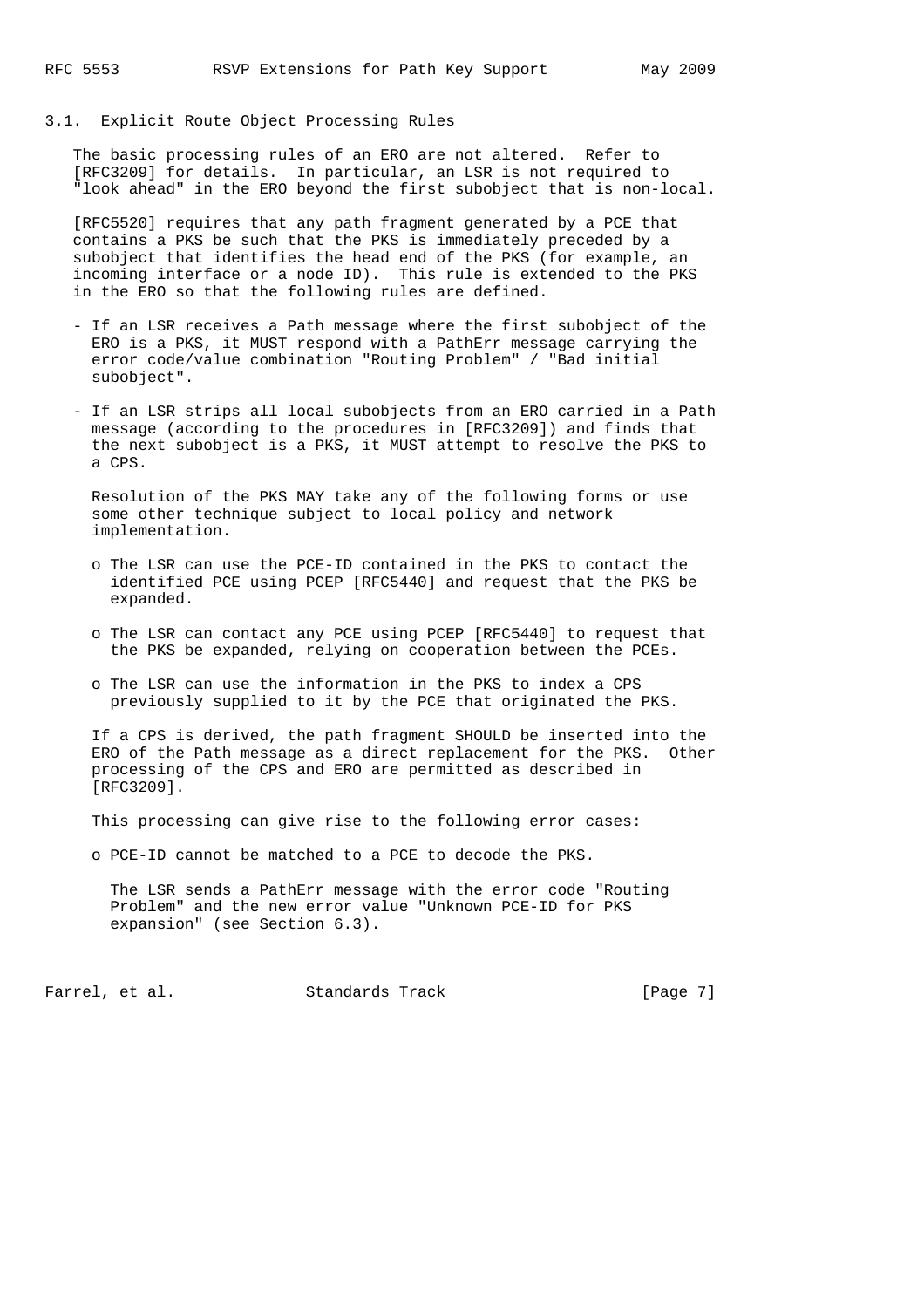o PCE identified by the PCE-ID cannot be reached.

 The LSR sends a PathErr message with the error code "Routing Problem" and the new error value "Unreachable PCE for PKS expansion" (see Section 6.3).

 o The PCE is unable to decode the PKS, perhaps because the Path Key has expired.

 The LSR sends a PathErr message with the error code "Routing Problem" and the new error value "Unknown Path Key for PKS expansion" (see Section 6.3).

o PKS cannot be decoded for policy reasons.

 The LSR sends a PathErr message with the error code "Policy Control Failure" and the error value "Inter-domain policy failure".

o Addition of CPS to ERO causes Path message to become too large.

 The LSR MAY replace part of the ERO with loose hops [RFC3209] or with a further PKS, according to local policy, if the loss of specifics within the explicit path is acceptable. If the LSR is unable to take steps to reduce the size of the ERO, it MUST send a PathErr message with the error code "Routing Problem" and the new error value "ERO too large for MTU" (see Section 6.3).

- An LSR that is called on to process a PKS within an ERO but that does not recognize the subobject, will react according to [RFC3209] and send a PathErr message with the error code/value combination "Routing Problem" / "Bad Explicit Route Object".
- 3.2. Reporting Path Key Segments in Record Route Objects

 The Record Route Object (RRO) is used in RSVP-TE to record the route traversed by an LSP. The RRO may be present on a Path message and on a Resv message. The intention of [RFC3209] is that an RRO on a Resv message that is received by an ingress LSR is suitable for use as an ERO on a Path message sent by that LSR to achieve an identical LSP.

 The PKS offers an alternative that can be more useful to diagnostics. When the signaling message crosses a domain boundary, the path segment that needs to be hidden (that is, a CPS) MAY be replaced in the RRO with a PKS. In the case of an RRO on a Resv message, the PKS used SHOULD be the one originally signaled in the ERO of the Path message. On a Path message, the PKS SHOULD identify the LSR replacing the CPS and provide a Path Key that can be used to expand

Farrel, et al. Standards Track [Page 8]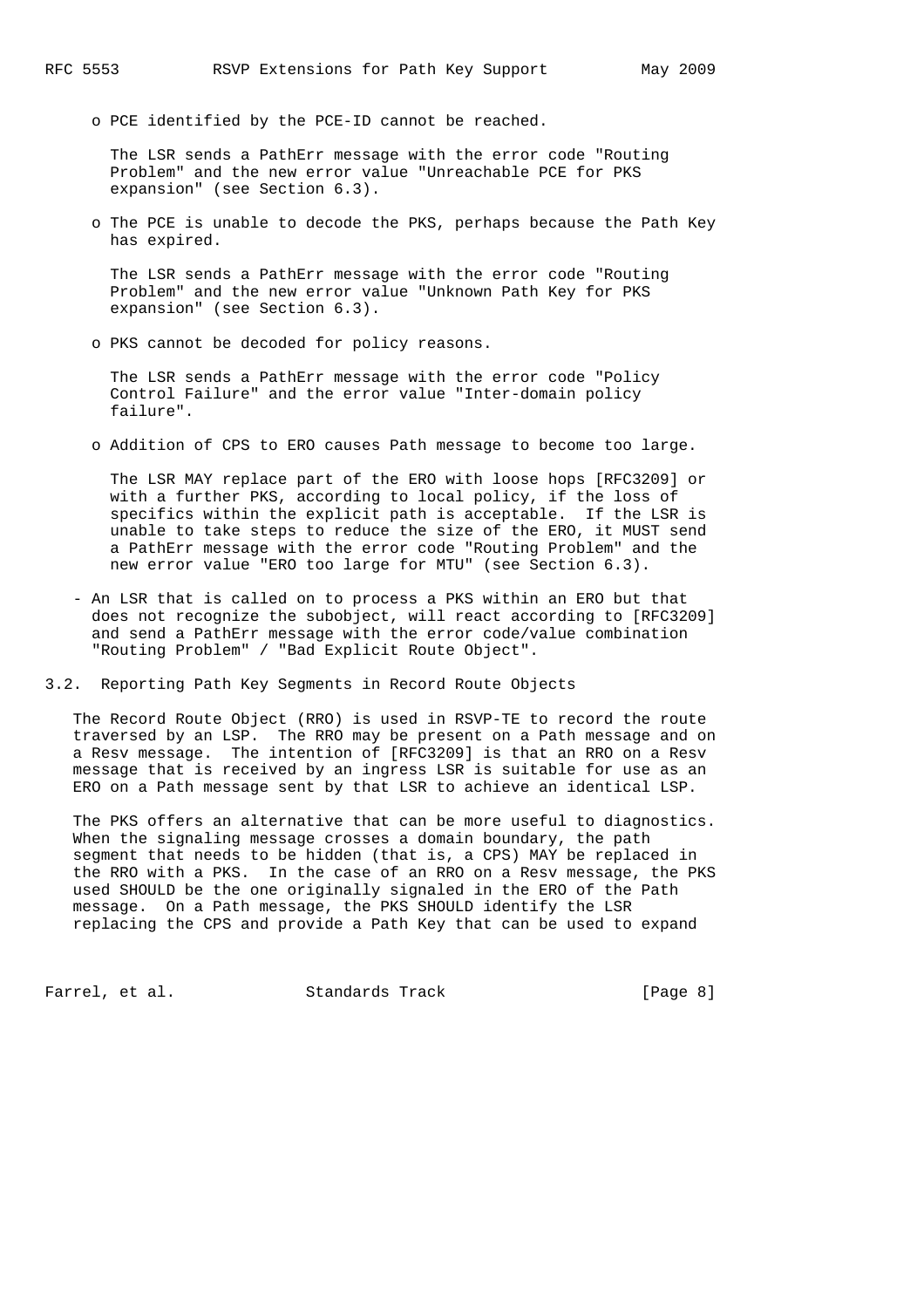the path segment. In the latter case, the Path Key and its expansion SHOULD be retained by the LSR that performs the substitution for at least the lifetime of the LSP. In both cases, the expansion of the PKS SHOULD be made available to diagnostic tools under the control of local policy.

# 4. Security Considerations

 The protocol interactions required by the mechanisms described in this document are point-to-point and can be authenticated and made secure as described in [RFC5440] and [RFC3209]. The protocol interactions for PCEP are listed in [RFC5520], while general considerations for securing RSVP-TE in MPLS-TE and GMPLS networks can be found in [MPLS-SEC].

 Thus, security issues can be dealt with using standard techniques for securing and authenticating point-to-point communications. In addition, it is RECOMMENDED that the PCE providing a PKS expansion check that the LSR that issued the request for PKS expansion is the head end of the resulting CPS.

 Further protection can be provided by using a PCE-ID to identify the decoding PCE that is only meaningful within the domain that contains the LSR at the head of the CPS. This may be either an IP address that is only reachable from within the domain or some non-address value. The former requires configuration of policy on the PCEs; the latter requires domain-wide policy.

The following specific security issues need to be considered.

 - Confidentiality of the CPS. The question to be answered is whether other network elements can probe a PCE for the expansion of PKSs, possibly generating Path Keys at random. This can be protected against by only allowing PKS expansion to be successfully completed if requested by the LSR that is at the head end of the resulting CPS. Under specific circumstances, PKS expansion might also be allowed by configured management stations.

 The CPS itself may be kept confidential as it is exchanged in the PCEP and RSVP-TE protocols using standard security mechanisms defined for those protocols.

 - Determination of information by probing. In addition to the probing described above, a node might deduce information from the error responses that are generated when PKS expansion fails as described in Section 3.1. Any LSR that determines that supplying one of the detailed error codes described in Section 3.1 might

Farrel, et al. Standards Track [Page 9]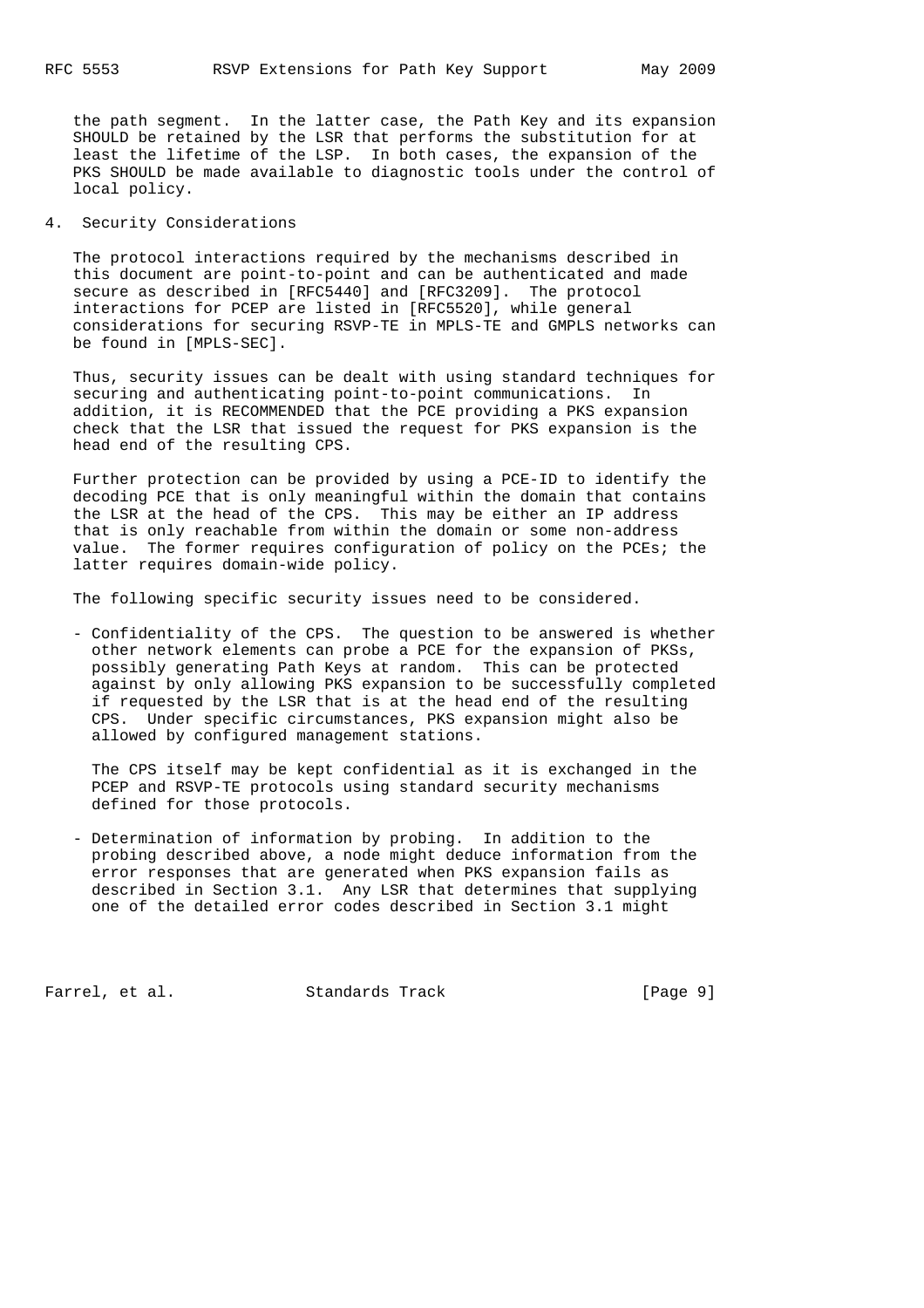provide too much information that could be used as part of a systematic attack MAY simply use the error code/value "Policy Control Failure" / "Inter-domain policy failure" in all cases.

- Authenticity of the Path Key. A concern is that the Path Key in the PKS will be altered or faked, leading to erroneous Path Key expansion and use of the wrong CPS. The consequence would be a bad ERO in a Path message, causing the LSP to be set up incorrectly and resulting in incorrect network resource usage, diversion of traffic to where it can be intercepted, or failure to set up the LSP. These problems can be prevented by protecting the protocol exchanges in PCEP and RSVP-TE using the security techniques described in [RFC5440], [RFC3209], and [MPLS-SEC].
- Resilience to denial-of-service (DoS) attacks. A PCE can be attacked through a flood of Path Key expansion requests -- this issue is addressed in [RFC5520] and is out of scope for this document. A further attack might consist of sending a flood of RSVP-TE Path messages with deliberately spurious PKSs. This attack is prevented by ensuring the integrity of the Path messages using standard RSVP-TE security mechanisms and by enforcing the RSVP-TE chain-of-trust security model.
- 5. Manageability Considerations
- 5.1. Control of Function through Configuration and Policy

 Policy forms an important part of the use of PKSs in EROs and RROs. There are local and domain-wide policies that SHOULD be available for configuration in an implementation.

- Handling of an ERO containing a PKS. As described in Section 3.1, an LSR that receives a Path message containing a PKS can be configured to reject the Path message according to policy.
- Handling of PKS requests at a PCE. As described in Section 3.1, in [RFC5520], and in [RFC5394], a PCE can be configured with policy regarding how it should handle requests for PKS expansion.
- PKS expansion. Section 3.1 explains that the PKS can be expanded by the local LSR, the specific PCE identified in the PKS, any PCE acting as a proxy, or by some other method. The behavior of the LSR needs to be locally configurable but is subject to the domain wide policy.
- Interpretation of PCE-ID. The interpretation of the PCE-ID component of PKSs is subject to domain-local policy and needs to be configurable as such. See Section 3 and Section 4 for the options.

Farrel, et al. Standards Track [Page 10]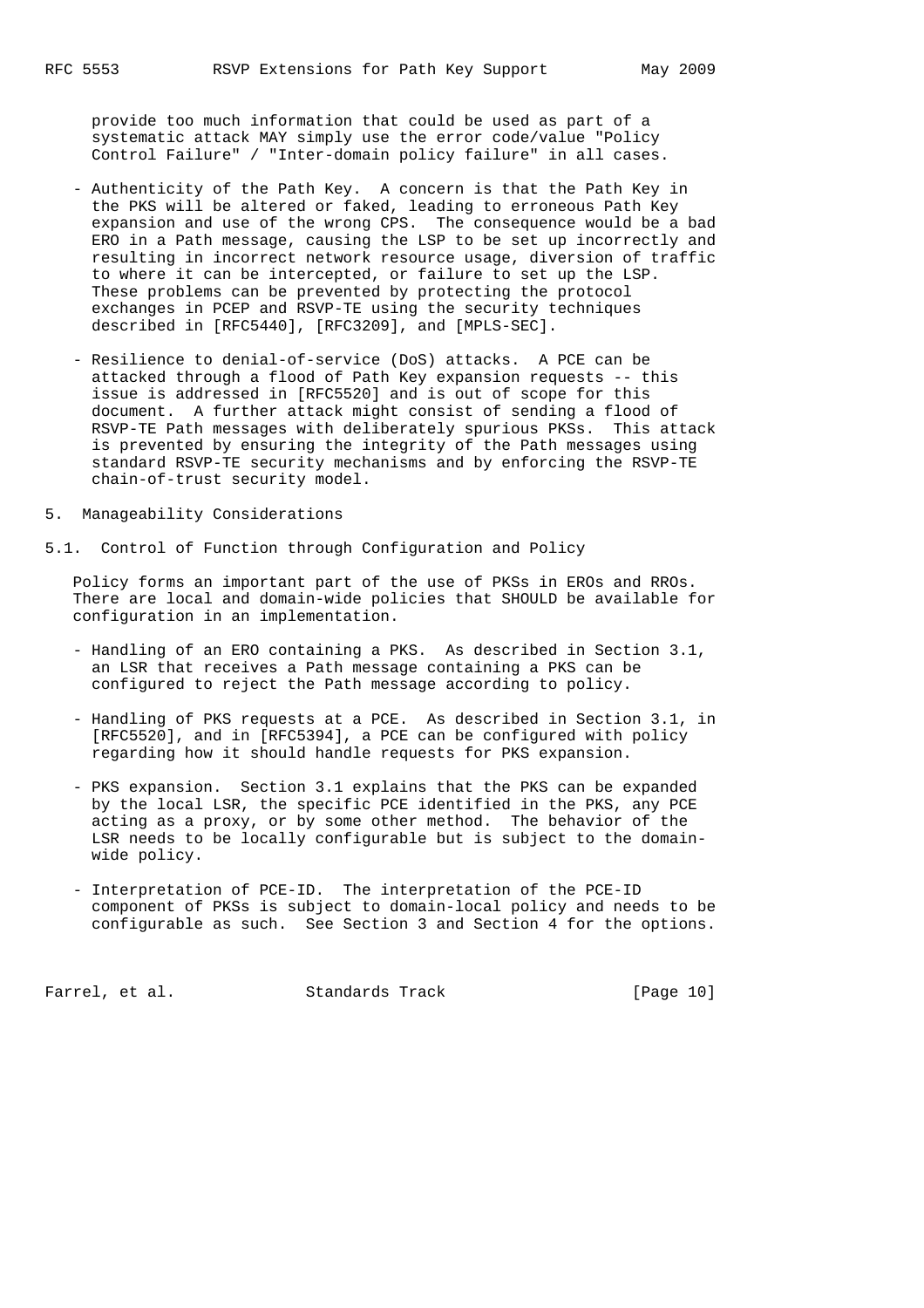- ERO too large. The behavior of an LSR when it finds that adding a CPS to the ERO causes the Path message to be too large is an implementation choice. However, implementations may choose to provide configuration of behavior as described in Section 3.1.
- Masking of RRO. As described in Section 3.2, a border router can choose to mask segments of the path by replacing them with PKSs. This behavior needs to be configurable, with the default being to not hide any part of the RRO.
- Inspection / decoding of PKS by diagnostic tools. A PCE can allow access from management or diagnostic tools to request the expansion of a PKS. Note that this must be regulated with the security and confidentiality behavior described in Section 4.
- Hiding of reason codes. An LSR can support the configuration of local policy to hide reason codes associated with the failure to expand a PKS and, as described in Section 4, report all errors as policy failures.

 The treatment of a path segment as a CPS, and its substitution in a PCRep ERO with a PKS, is a PCE function and is described in [RFC5520].

# 6. IANA Considerations

6.1. Explicit Route Object Subobjects

 IANA maintains a registry called "Resource Reservation Protocol (RSVP) Parameters" with a subregistry called "Class Names, Class Numbers, and Class Types".

 Within this subregistry, there is a definition of the EXPLICIT\_ROUTE object with Class Number 20. The object definition lists a number of acceptable subobjects for the Class Type 1.

 IANA has allocated two further subobjects as described in Section 3. The resulting entry in the registry is as follows.

| 20 | EXPLICIT ROUTE                                                          |                        |  |  |
|----|-------------------------------------------------------------------------|------------------------|--|--|
|    | Class Types or C-Types:<br>Type 1 Explicit Route<br>Subobject type      | [RFC3209]              |  |  |
|    | Path Key with 32-bit PCE-ID<br>64<br>Path Key with 128-bit PCE-ID<br>65 | [RFC5553]<br>[RFC5553] |  |  |

Farrel, et al. Standards Track [Page 11]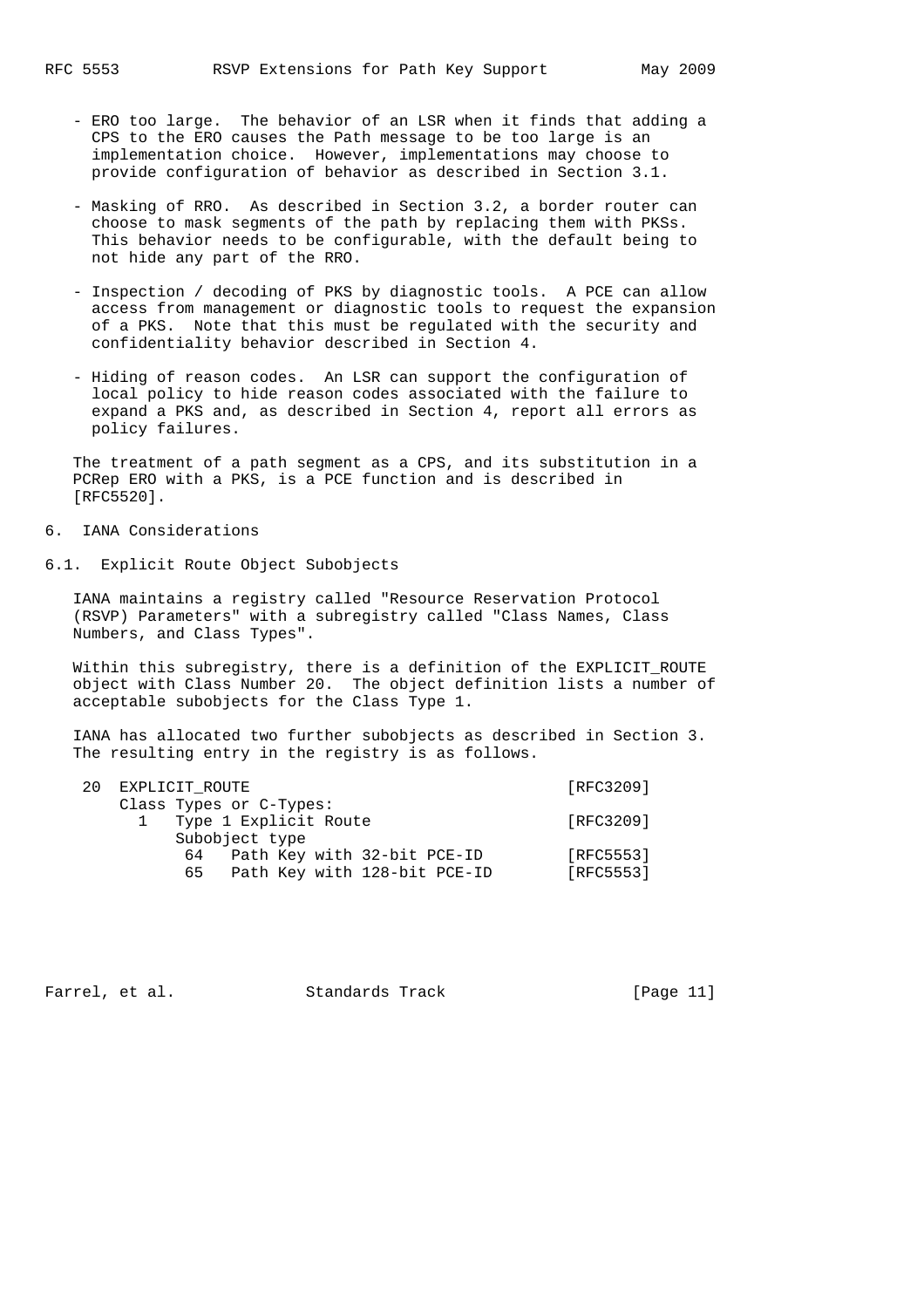Note well: [RFC5520] defines the PKS for use in PCEP. IANA has assigned the same subobject numbers for use in RSVP-TE as are assigned for the PKS in PCEP. The numbers above are the same as in [RFC5520].

## 6.2. Record Route Objects Subobjects

 IANA maintains a registry called "Resource Reservation Protocol (RSVP) Parameters" with a subregistry called "Class Names, Class Numbers, and Class Types".

Within this subregistry, there is a definition of the ROUTE RECORD object (also known as the RECORD\_ROUTE object) with Class Number 21. The object definition lists a number of acceptable subobjects for the Class Type 1.

 IANA has allocated two further subobjects as described in Section 3. The resulting entry in the registry is as follows.

| 21             |  |    |  | [RFC3209]                                                                                                                                                        |
|----------------|--|----|--|------------------------------------------------------------------------------------------------------------------------------------------------------------------|
|                |  |    |  |                                                                                                                                                                  |
|                |  |    |  |                                                                                                                                                                  |
|                |  |    |  | [RFC3209]                                                                                                                                                        |
| Subobject type |  |    |  |                                                                                                                                                                  |
|                |  |    |  | [RFC5553]                                                                                                                                                        |
|                |  | 65 |  | [RFC5553]                                                                                                                                                        |
|                |  |    |  | ROUTE RECORD<br>(also known as RECORD ROUTE)<br>Class Types or C-Types:<br>Type 1 Route Record<br>64 Path Key with 32-bit PCE-ID<br>Path Key with 128-bit PCE-ID |

 Note well: IANA is requested to use the same subobject numbers as are defined for the EXPLICIT\_ROUTE object in Section 6.1.

## 6.3. Error Codes and Error Values

 IANA maintains a registry called "Resource Reservation Protocol (RSVP) Parameters" with a subregistry called "Error Codes and Globally-Defined Error Value Sub-Codes".

 Within this subregistry, there is a definition of the "Routing Problem" error code with error code value 24. The definition lists a number of error values that may be used with this error code.

 IANA has allocated further error values for use with this error code as described in Section 3.1. The resulting entry in the registry is as follows.

Farrel, et al. Standards Track [Page 12]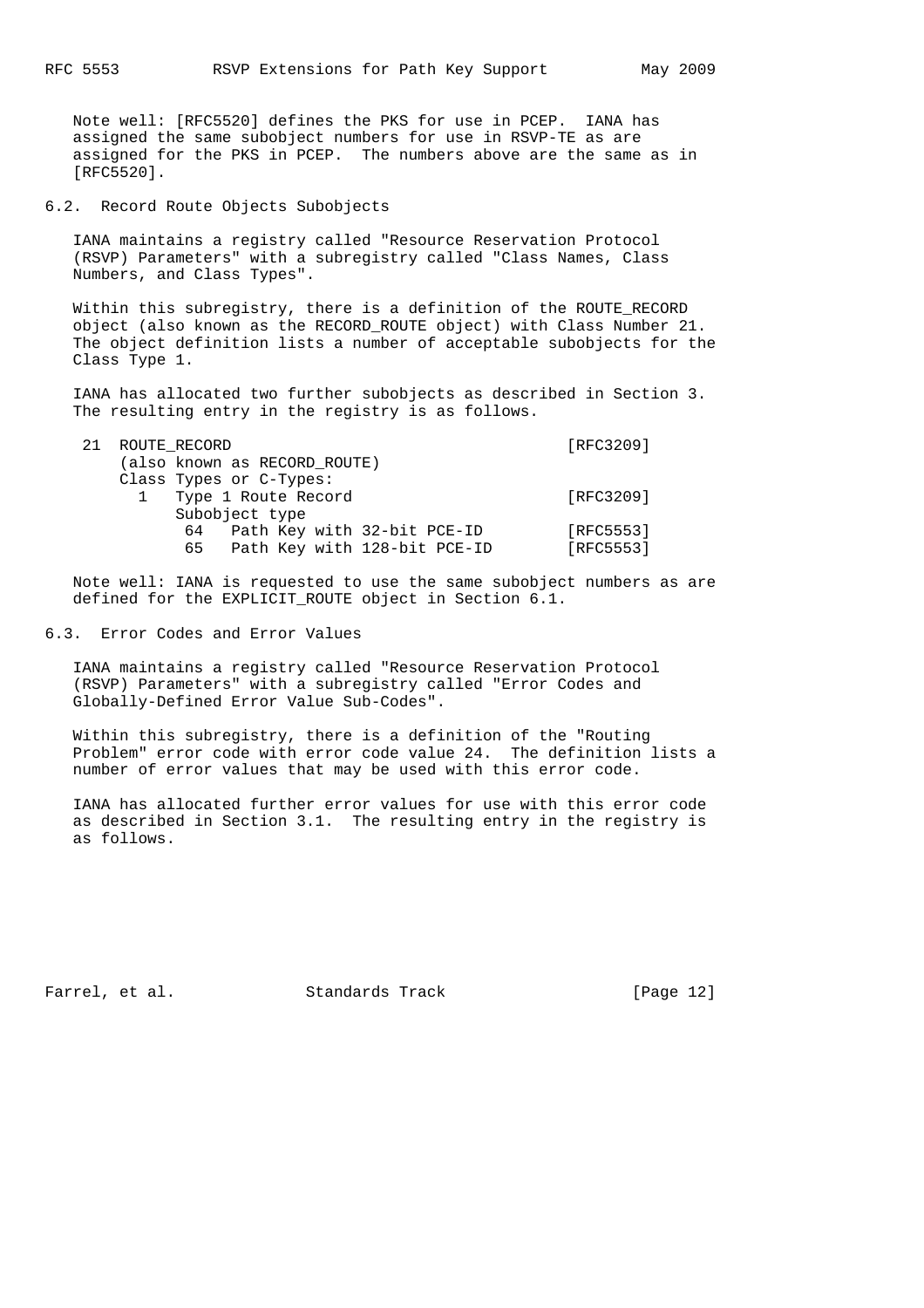24 Routing Problem [RFC3209]

 This Error Code has the following globally defined Error Value sub-codes:

| 31 = Unknown PCE-ID for PKS expansion   | [RFC5553] |
|-----------------------------------------|-----------|
| 32 = Unreachable PCE for PKS expansion  | [RFC5553] |
| 33 = Unknown Path Key for PKS expansion | [RFC5553] |
| 34 = ERO too large for MTU              | [RFC5553] |

- 7. References
- 7.1. Normative References
	- [RFC2119] Bradner, S., "Key words for use in RFCs to Indicate Requirement Levels", BCP 14, RFC 2119, March 1997.
	- [RFC3209] Awduche, D., Berger, L., Gan, D., Li, T., Srinivasan, V., and G. Swallow, "RSVP-TE: Extensions to RSVP for LSP Tunnels", RFC 3209, December 2001.
	- [RFC3473] Berger, L., Ed., "Generalized Multi-Protocol Label Switching (GMPLS) Signaling Resource ReserVation Protocol-Traffic Engineering (RSVP-TE) Extensions", RFC 3473, January 2003.
- 7.2. Informative References
	- [RFC4655] Farrel, A., Vasseur, J.-P., and J. Ash, "A Path Computation Element (PCE)-Based Architecture", RFC 4655, August 2006.
	- [RFC4726] Farrel, A., Vasseur, J.-P., and A. Ayyangar, "A Framework for Inter-Domain Multiprotocol Label Switching Traffic Engineering", RFC 4726, November 2006.
	- [RFC5394] Bryskin, I., Papadimitriou, D., Berger, L., and J. Ash, "Policy-Enabled Path Computation Framework", RFC 5394, December 2008.
	- [RFC5440] Vasseur, JP., Ed., and JL. Le Roux, Ed., "Path Computation Element (PCE) Communication Protocol (PCEP)", RFC 5440, March 2009.
	- [RFC5520] Bradford, R., Ed., Vasseur, JP., and A. Farrel, "Preserving Topology Confidentiality in Inter-Domain Path Computation Using a Path-Key-Based Mechanism", RFC 5520, April 2009.

Farrel, et al. Standards Track [Page 13]